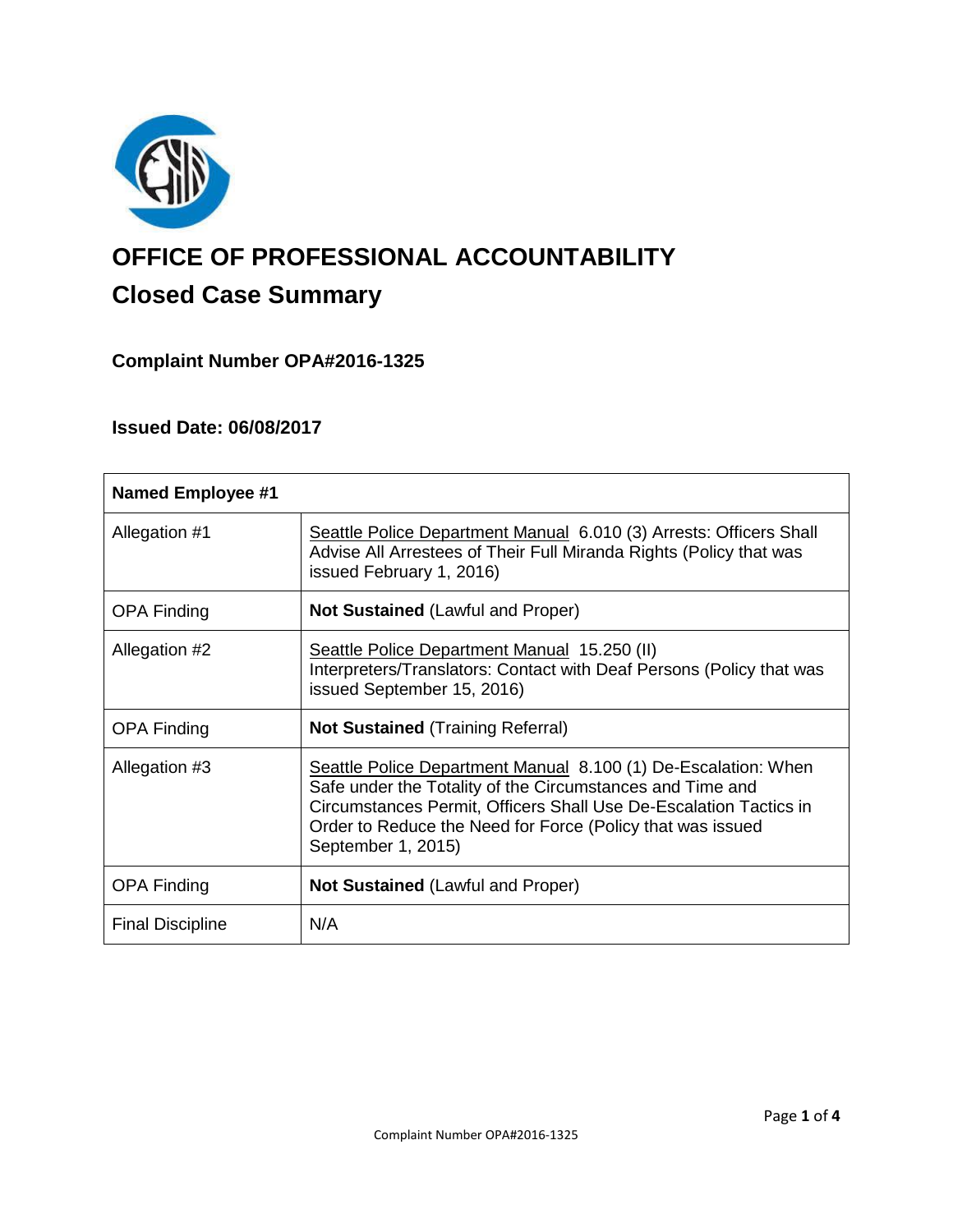| <b>Named Employee #2</b> |                                                                                                                                                                                                                                                                                      |
|--------------------------|--------------------------------------------------------------------------------------------------------------------------------------------------------------------------------------------------------------------------------------------------------------------------------------|
| Allegation #1            | Seattle Police Department Manual 6.010 (3) Arrests: Officers Shall<br>Advise All Arrestees of Their Full Miranda Rights (Policy that was<br>issued February 1, 2016)                                                                                                                 |
| <b>OPA Finding</b>       | <b>Not Sustained (Lawful and Proper)</b>                                                                                                                                                                                                                                             |
| Allegation #2            | Seattle Police Department Manual 15.250 (II)<br>Interpreters/Translators: Contact with Deaf Persons (Policy that was<br>issued September 15, 2016)                                                                                                                                   |
| <b>OPA Finding</b>       | <b>Not Sustained (Training Referral)</b>                                                                                                                                                                                                                                             |
| Allegation #3            | Seattle Police Department Manual 8.100 (1) De-Escalation: When<br>Safe under the Totality of the Circumstances and Time and<br>Circumstances Permit, Officers Shall Use De-Escalation Tactics in<br>Order to Reduce the Need for Force (Policy that was issued<br>September 1, 2015) |
| <b>OPA Finding</b>       | <b>Not Sustained (Lawful and Proper)</b>                                                                                                                                                                                                                                             |
| <b>Final Discipline</b>  | N/A                                                                                                                                                                                                                                                                                  |

## **INCIDENT SYNOPSIS**

The Named Employees were dispatched to the residence of the subject.

#### **COMPLAINT**

The complainant, a supervisor within the Department, alleged that the Named Employees may have violated SPD policies pertaining to the Use of Force, advisement of Miranda, and the Use of Interpreters / Translators when contacting a deaf person during an incident.

#### **INVESTIGATION**

The OPA investigation included the following actions:

- 1. Review of the complaint memo
- 2. Search for and review of all relevant records and other evidence
- 3. Review of In-Car Videos
- 4. Interviews of SPD employees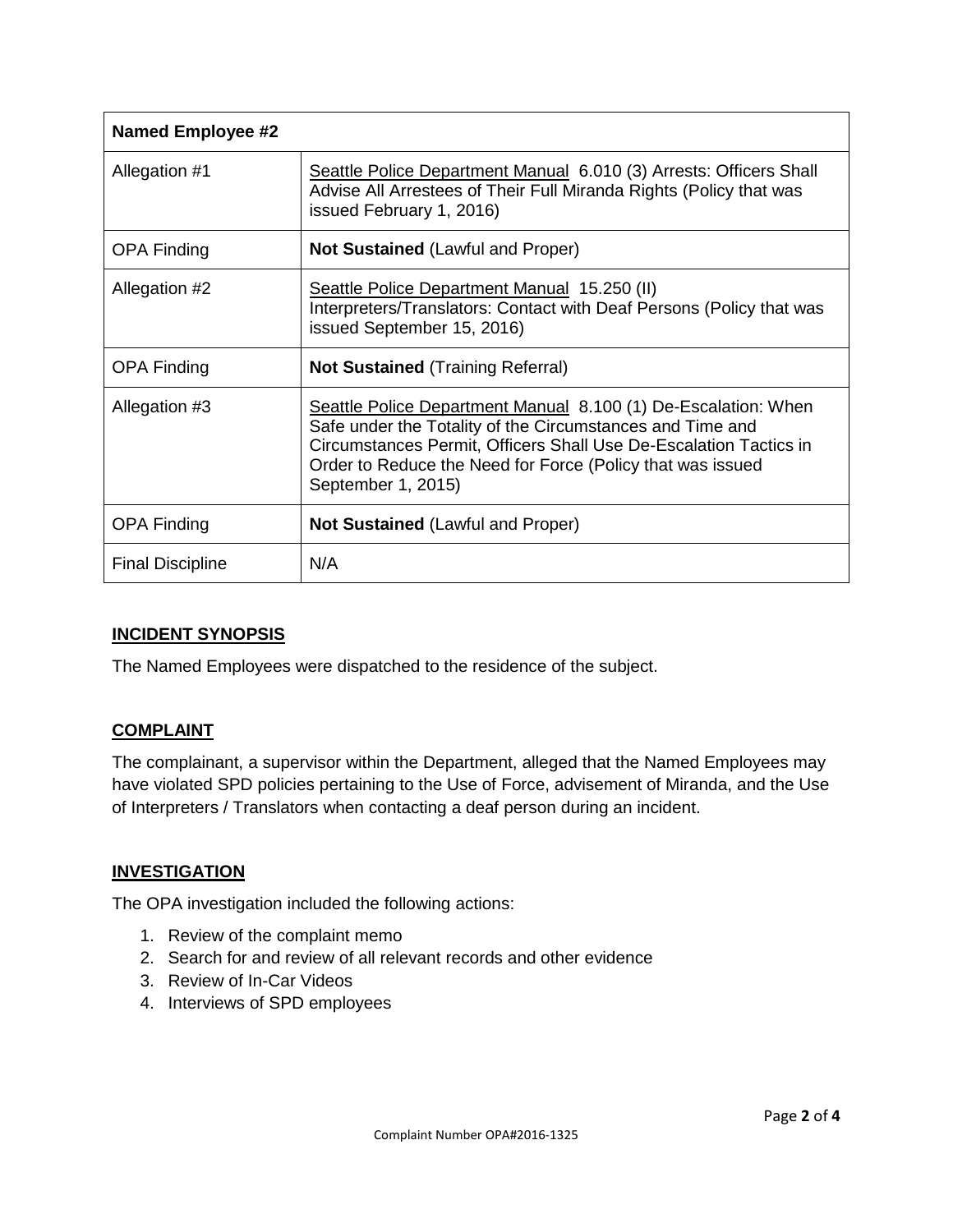## **ANALYSIS AND CONCLUSION**

Given the totality of the circumstances, including the potential for self-harm by the subject if the Named Employees had waited for a translator to arrive and the fact that the Named Employees did not plan to conduct a post-arrest interview of the subject, the OPA Director found their decision to transport the subject directly to the jail without giving the Miranda advisement to be reasonable and judicious.

The Named Employees should have made arrangements through Dispatch to have a qualified interpreter respond to the scene of the incident once they realized they were going to need to speak with a person who was deaf as part of their investigation. In deciding whether or not to recommend a sustained finding, the OPA Director took into consideration the Named Employees' assumption that the subject would be able to make use of her communication device for the purpose of communicating with the police. Based on the officers' past experience with the subject, this was not an unreasonable assumption. Nonetheless, once they understood that the subject did not have access to her communications device, the Named Employees should have contacted Dispatch and requested an interpreter, waiting to begin their interviews until that person arrived.

The preponderance of the evidence showed that the Named Employees used a variety of tactics to attempt to de-escalate the situation and deal with the increasing anxiety of the subject. At a certain point, as the subject began to show signs that she might begin to act on her agitation, the Named Employees made the decision to take her into physical custody in order to reduce the potential she might harm herself or others, as well as to reduce the likelihood the Named Employees would need to use higher levels of force to keep her under control. The OPA Director found the decisions and actions of the Named Employees with respect to deescalation to be consistent with policy and training.

## **FINDINGS**

## **Named Employees #1 and #2**

#### Allegation #1

Given the totality of the circumstances, the Named Employees' decision to transport the subject directly to the jail without giving the Miranda advisement to be reasonable and judicious. Therefore a finding of **Not Sustained** (Lawful and Proper) was issued for *Arrests: Officers Shall Advise All Arrestees of Their Full Miranda Rights.*

#### Allegation #2

The evidence showed that the Named Employees would benefit from additional training. Therefore a finding of **Not Sustained** (Training Referral) was issued for *Interpreters/Translators: Contact with Deaf Persons.*